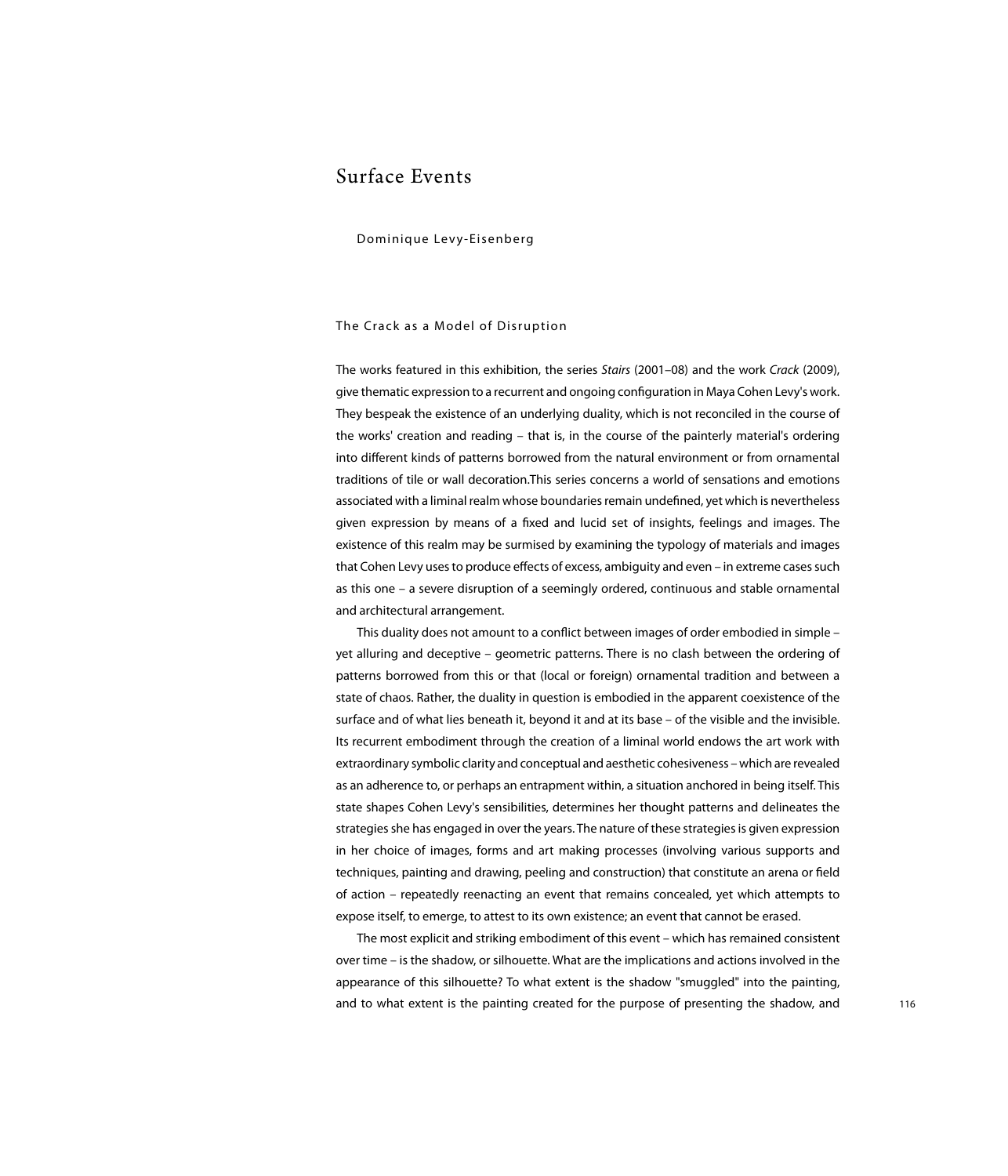of releasing it to wander freely across its surface? The silhouette may only reveal itself in this manner; its appearance in the arena that seems to have been destined for it is akin to the disruption introduced by the crack, the slit or the sensation of vertigo into what might otherwise have been a cohesive, stable image. Indeed, the large oil paintings, whose size is identical, were designed to be displayed as pendants; this mode of display operates as a didactic demonstration aimed at proving the existence of a natural law (or perhaps a historical dictum) according to which all that is built shall eventually be destroyed, while every ordered, manmade structure shall be disrupted – its entrances blocked, its interior spaces abandoned. This is what the shadow attests to.

The repetitive disruption of the simple, fragile and geometric ornamental pattern signals such intense torment, that the potential irony built into the recurrent display of altered surfaces is completely lost. The use made of variations on similar geometric patterns in the series Stairs (which began with the work Stairs No. 1, 2001) [p. 77] points to an additional effect - the effect of camouflage. Camouflage – the art of false appearances, of covering and hiding one surface under another, borrowed one – alludes again, in this context, to an experience or insight concerning what is alive beneath the surface. The surface itself is defined by its vulnerability, which is further attested to by the fracturing or disruption of the geometric pattern.

The silhouette that also appears sometimes – in a relatively understated manner – in the series Stairs, was possibly imported by Cohen Levy from earlier series – such as Pools (from the second half of the 1990s) – in which it appears more frequently and occupies a more prominent place. In retrospect, an examination of the shadow and silhouette's appearance in different series reveals that their stylistic development constitutes a succession of strategic moves. These moves were designed to lead to a more profound examination of the sphere of being, which is represented and symbolized by the shadow, while finding a modus vivendi with the primal event – that is, a means of perpetuating its existence without blocking or arresting the development of the work or of the artist. Moreover, it is this primal, primeval scene that nourishes the work's evolution – ensuring the creation and existential, mental and emotional preservation of meaning. This form of meaning is shaped by necessity: it must exist.

### **Crack and Stairs: The Works**

The works in the series *Stairs* are characterized by a uniform appearance and identical size. In addition to the canvases, Maya Cohen Levy has designed a floor piece made of black pigments and charcoal ashes and measuring 220 by 200 cm [p. 92], and a sketch for another floor piece composed of geometrically patterned paper cutouts [p. 89] – a two/three dimensional piece that endows the image of the tiled "stairs" painted on the canvas with a deceptively real quality. The series also includes a video work [p. 75] with a specially composed soundtrack. The oil paintings themselves (2001-08), which measure 200 by 150 cm, were designed as a series of pendant paintings that repeatedly demonstrate the dramatic rupturing of a unified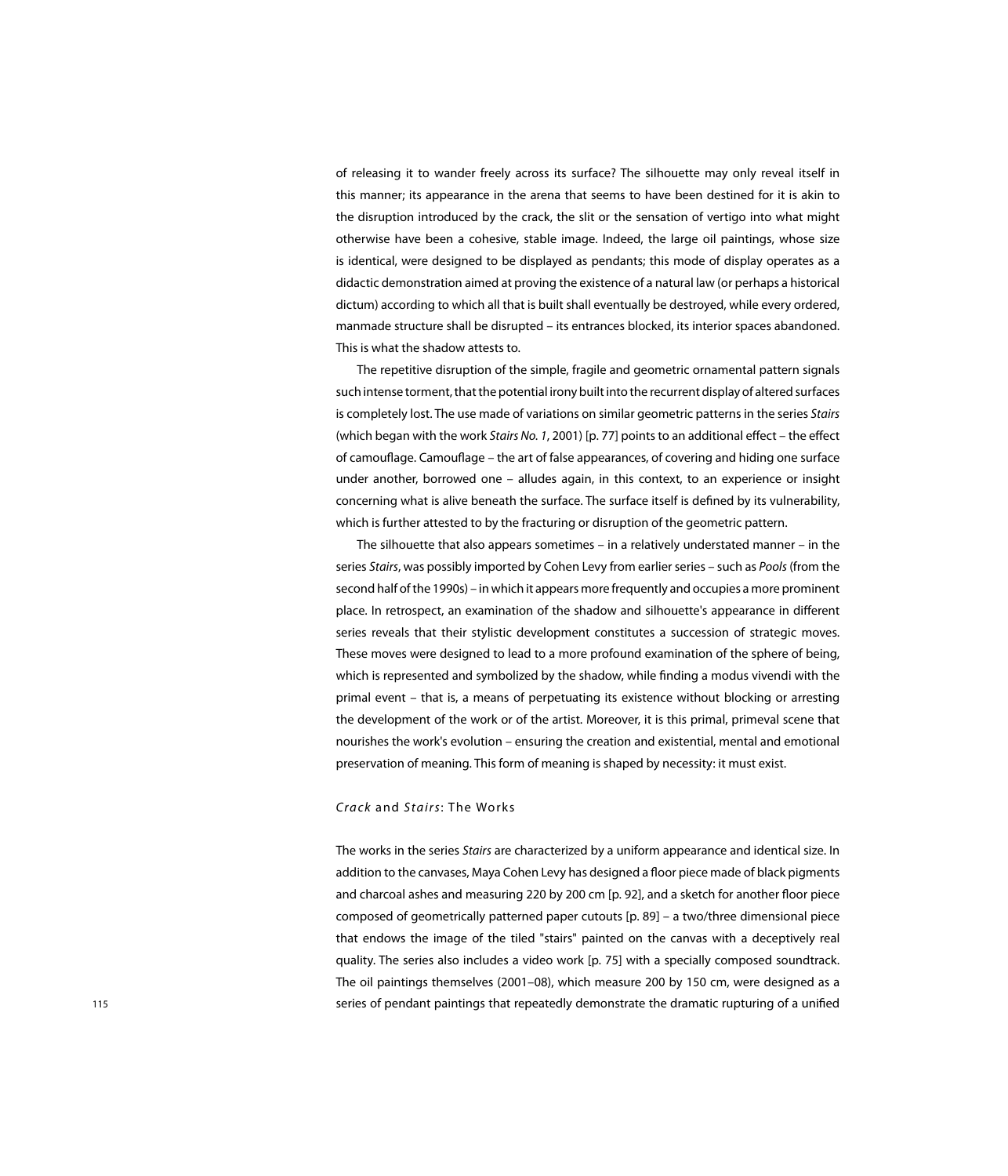entity, or the transformation of a potentially infinite patterned surface into a cracked and slit "dead end." In contrast to the relatively stable appearance of the staircase and door - which are the explicit subject of each pair of paintings – the individual paintings themselves reveal a gradual buildup towards a state of chaos and instability, in which various fragments sink and cover each other up in a dizzying manner.

The painterly tool used to enhance this sense of chaos, and the presentation of the crack itself, is the use of a black-and-white geometric pattern that runs from the entrance door across the floor and up the stairs. The function of this geometric pattern, whose arrangement and design change slightly from one work to the next, is thus to serve as a point of departure, a fixed value that embodies the fragility of the entire order. The pattern constitutes a sort of "peel" that covers the stairs and the areas leading upwards – to the threshold of a door or to an unmarked point. The illusory flickering of this superficial layer is due to the contrasts between the different shades of black, white and gray, and to the alternating pattern of broken lines and more uniform surfaces. This optical game has a deceptive power that blurs the viewer's perceptual ability to follow the pattern's intensive fluctuation, while also camouflaging the presence of the accompanying shadow. In the pendant paintings – cracked surfaces whose fragments are oriented in different directions – the shadow seems to have disappeared, unless it is identified with the fragments and cracks to the point that it not longer stands out in contrast to the perfect ordering of the paintings' solid areas.

Can the shadow that alternately appears and disappears as it is assimilated into the patterned surface, and this same surface's elevation and collapse, be related to one another and interpreted in a manner that may add something to the obvious opposition between order and disorder, construction and destruction, transmission and obstruction? Can these contrasts be supplemented by another element related to the meaning of the shadow - the shadow of a man, the shadow of a girl – familiar from Cohen Levy's earlier works? The shadow present in several of these works may reveal that their seemingly opaque surfaces allude to a world that merely believes itself to be stable, protected and impenetrable to all that desires to enter it. The shadow resembles a form of longing, yearning, remembrance – or, by contrast, something concealed and buried that wishes to emerge, to make its presence felt, refusing to be forgotten. Within events revolving around slits, cracking, blending and sinking, Cohen Levy delineates the existence of other horizons, whose sudden appearance exceeds the norms of the ordered, opaque arrangements. It seems that the intense experiences and premonitions of disaster intimated by the abandoned, broken, desolate staircases and gates materialize here with the removal of the outlines delimiting the stairs, walls and various apertures. The different layers of the interrupted pattern are suddenly transformed into geological strata, or come to constitute a topography of destruction that swallows up the constructed, viewed and desired site - assimilating it into an unidentified natural expanse.

The floor piece titled Crack [p. 92], which lends its name to the other works in this series, embodies the event depicted in the oil paintings. The viewer observing this floor piece is left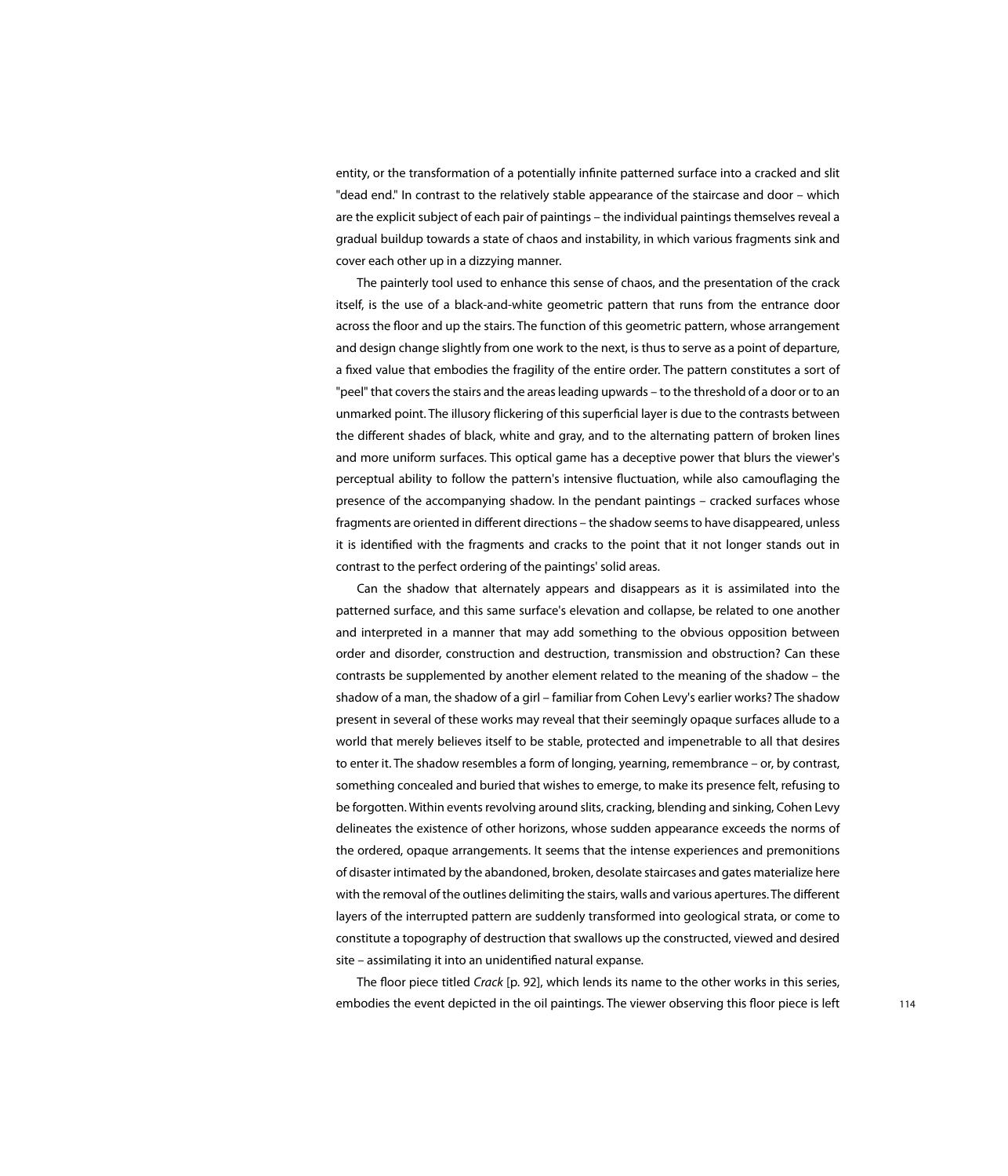with two contradictory impressions. On the one hand, looking down at the surface transforms it into a sand map of sorts – and thus reduces the impact of the crack, which gradually extends from one side to another; at the same time, the black pigment powder and the charcoal ash scattered upon it, the protrusions and depressions that mark the surface, the unique character of every square – all these transform the deceptive optical experience created by the pattern into a concrete, sensory experience of a material that seems to be simultaneously both smooth and rough. The possibility of observing the work from above while also touching and following in detail the numerous events on its surface endows the abstract, conceptual pattern with a vital, concrete quality. The floor piece thus comes to constitute a kind of earth work, in which the conceptual becomes material and matter acquires a symbolic dimension, attesting to the metaphorical quality of the image's topographical and architectural components. And this testimony is provided precisely by the element that serves to validate the stair imagery, as well as by the logic and coherence of the painted image. The material components of this piece reaffirm and validate the symbolic operations embedded in the recurrent image – its emotional, mental and conceptual effectiveness. The topographical, geological and architectural elements, meanwhile, function as a series of visual and plastic devices borrowed from both art and nature; they constitute the ground, or underground realm, where the shadow is brought to burial and out of which it is recovered.

When asked about the use of charcoal ash – an uncommon material whose procurement involves no small effort – Cohen Levy replied that she had wanted to work with a material that contains both the idea and the effect of being consumed. This statement reveals her ability and tendency to view the material as charged with an essential meaning that is channeled, unmediated, into her world. As far as Cohen Levy is concerned, in art the concrete is the symbolic, and vice versa. The desire to embody or make present an experience that eludes language and representation does not distinguish between the material world and between creative and conceptual materials. Her statement thus gives expression to the constant awareness of death that haunts her imagery, and points to the way in which the materials used by the artist may introduce images of death into the thoughts of the living, into her own thought process.

This death is a kind of living death, a death in search of a voice, a shape, a form in which it can make itself visible – if only dimly visible. Maya Cohen Levy seems to search for screens on which these images may take form. She explores the ways in which they may emerge within a given set of materials, substances, patterns, art making processes, techniques (the peeling process of photographs and paper, for instance) and textures culled from the natural environment, from her urban, architectural surroundings and from (mostly Oriental) ornamental patterns borrowed from textiles, tiles and stucco and waiting, so it seems, for the artist's eye to recognize them. And since death cannot be revealed as a living presence, it surfaces in the artist's imagery in the guise of a form or shadow inhabiting an underworld that exists below the surface. It is not readily perceived as a figure, but rather appears as an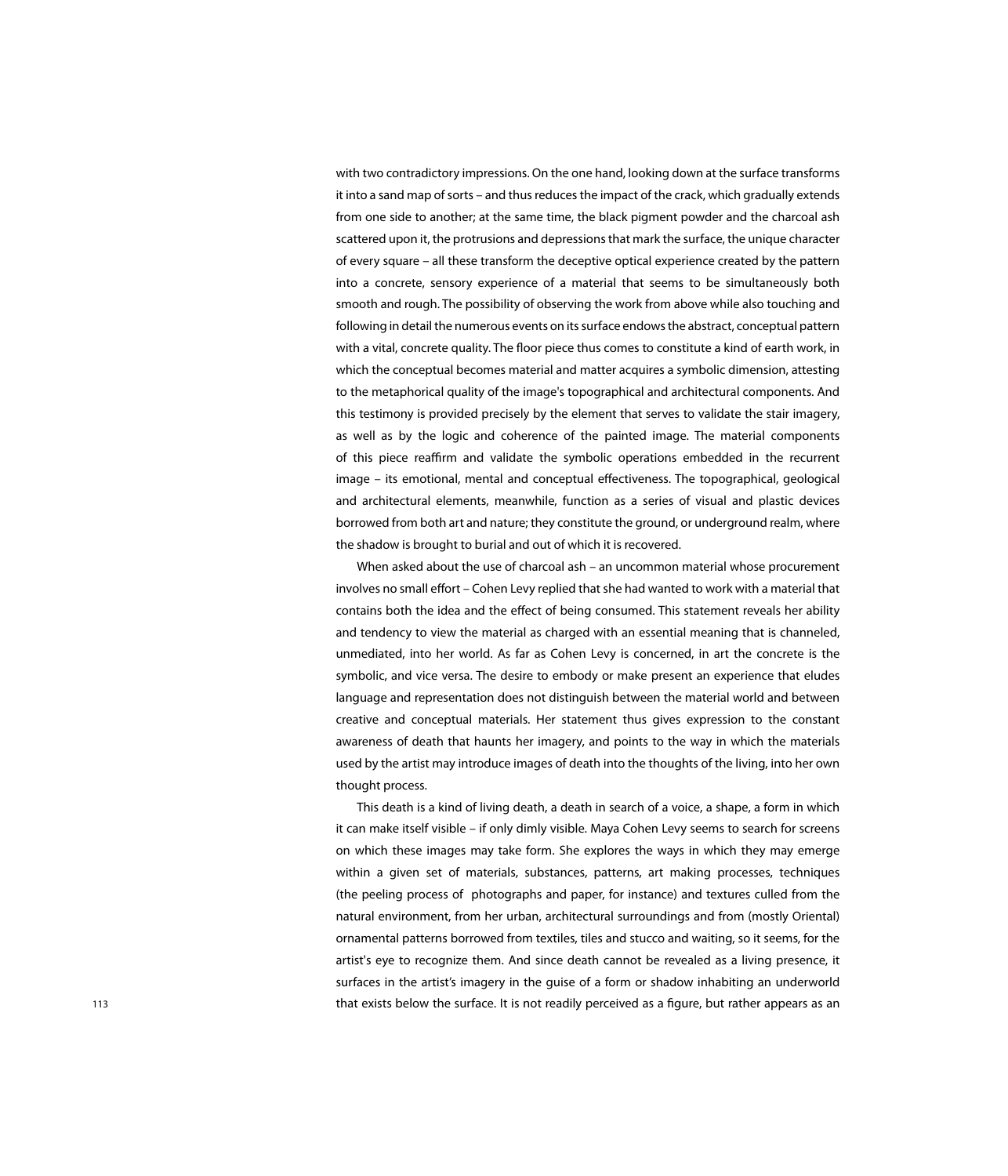amorphous shape, an accidental mutation or deflection of the painting's surface or structure. The shadow embodied in *Crack* is generated in Maya Cohen Levy's art as a protean, multifaceted  $p$ resence – a ghost.

I shall now turn to examine the recurrent structure underlying the series featured in this exhibition – a structure whose support is ordered into regular, dense and crowded arrangements that are sometimes characterized by excess, and which were designed to allow for acts of concealment. This support gives rise to the elusive yet constant image I refer to here as a shadow, and which is at once graspable and ungraspable. This is the manner in which the shadow, or voice, exists and is revealed: as a repeatedly buried secret.

# The Unraveled Pattern

Maya Cohen Levy's recent works are shaped by the same configuration familiar from her earlier series. They contain a recurrent geometric pattern composed of dense, broken lines that uniformly cover the large canvas, giving life to an image resembling a shadow, a silhouette or a crack located within – and sometimes upon – the surface. When did her works first begin to feature this surface, and the interplay between surface, texture and pattern, as a substitute for a more figurative set of images? And how does this arrangement allow, if indeed it allows, for the continued existence of the image, of the charged and meaningful event revealed in her earlier works? Can one even state with certainty that this event, or situation, is preserved or continues to function in Cohen Levy's more recent, non-objective, seemingly abstract works?

The fusion of geometrically ordered surfaces with a shadow that appears within or upon them is a form of representation designed for undetermined situations and for images that are both optically and formally disrupted – images that have gradually overtaken Cohen Levy's work. The subversion of the order that she herself had imposed is visually represented in terms of the contradiction between the perception of the pattern as a uniform, systematic and controlled visual arrangement and between the appearance of the shadow as a unique, individual form distinguished from the surface. This conflict is rooted in an unresolved dynamic between the desire to make visible and to reveal and the desire to keep concealing, covering and assimilating; in visual terms, this is a conflict between the thrust to create systems based on the essence of the medium  $-$  that is, on total visibility<sup>1</sup> – and between the image of the shadow or silhouette; this image creates an effect of something taking place beneath the surface, beyond the realm of what can be seen and perceived  $-$  an effect characteristic of modernist painting as it was conceived of in the late 19<sup>th</sup> and early 20<sup>th</sup> centuries. The schematic reduction of the dialogue between these two states perpetuates and underscores the distinction between the visible as an epistemological category, as the sphere of what can be articulated and seen, and between the unseen, that which escapes perception, knowledge and representation. Cohen Levy operates in the space between these two states, and simultaneously activates both of them. One may arque that by means of an act of disruption, she channels the painting's total

1

See: Joseph Masheck, "The Vital Skin: Riegl, the Maori, and Loos." in: Richard Woodfield *(ed.), Framing Formalism: Riegl's* **Work (Amsterdam: G+B Arts** International, 2001), pp. 168-171. In contrast to Mascheck's argument, see Jean Clay's remarks concerning the semantics of processing the surface in painting from the early  $20<sup>th</sup>$  century to Robert Ryman: Jean Clay, "La peinture en charpie," Macula, 4 (1978), pp. 167-185. See also an additional article by Clay concerning the surface: Jean Clay, "Pollock, Mondrian, Seurat: la profondeur plate" [1977], L'Atelier de Jackson Pollock (Paris: Macula. 1982), pp. 15-28.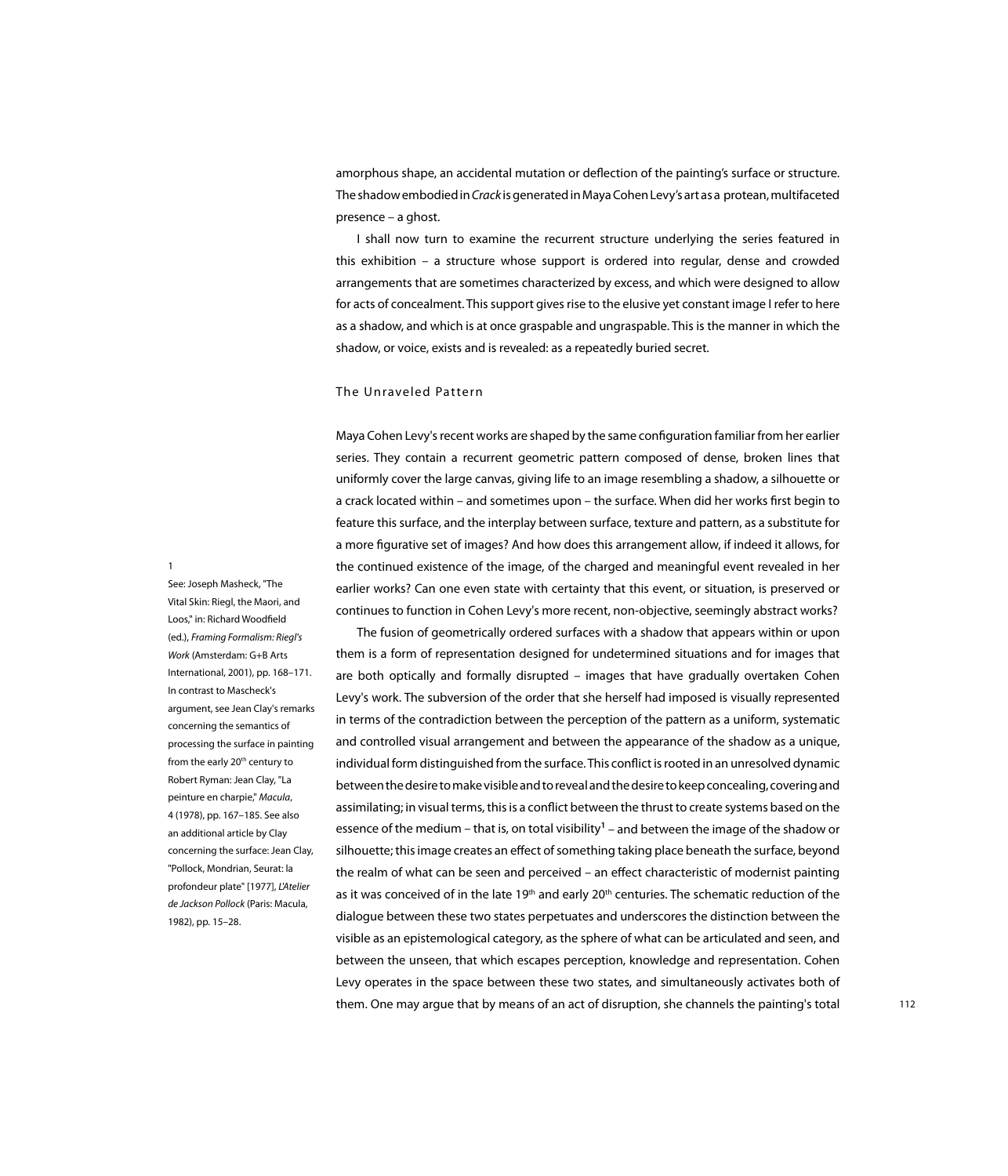visibility – which culminates in the uniform and ordered pattern covering the entire surface – towards the realm of the invisible. The pattern's optical disruption thus functions as a metaphor for visibility as an event that takes place entirely on the surface.

Cohen Levy's preferred state, the one she aims to produce through the use of various motifs, images and techniques, is a state of indeterminacy and ambiguity; she is thus endlessly in need of what stands out in opposition to this state  $-$  a proliferation of sharp angles that make up the pattern, unraveling it and disrupting its mechanism. The motive, incentive or impulse for her recurrent engagement with the conditions that allow for this complex dynamic remains unknown. It is difficult to avoid associating it with an emotional mechanism or state of mourning, with the desire to perpetuate the presence and voice of something that is no more, with an experience of loss that has not been fully accepted.<sup>2</sup> In parenthesis, one must also note that the shadow or silhouette are not necessarily human. They may also appear as mutations, depressions or condensations on the surface, as a change in the pattern's coordinates. A quintessential example of the multiple ways in which the shadow makes itself manifest may be seen in the series Sunflower Heart (1992). This series is centered upon circular movements - vortexes that transform and sometimes overtake the surface, or exist within the condensed support.

The recurrent appearance of the shadow – which is repeatedly revealed in the recent series in a monumental, flagrant and methodical manner – points to an attempt to cling to meaning as a subliminal event, which takes place on the margins of, or just beyond, our field of vision. It obliges us to find a way of resolving the (apparent or actual) conflict between the minimalist geometric patterns – whose components are light and dark, white and black, with slight changes in the angle and size of the brushstrokes, and whose purpose is to underscore the



Pond (Moons), 1999, ink and diluted watercolor on rice paper, 96x176 בריכה )ירחים(, ,1999 דיו וצבע מים מדולל על נייר אורז, 176x96

 $\overline{2}$ 

See Nicolas Abraham and Maria Torok, The Wolf Man's Magic Word:  $A$  Cryptonymy (Minneapolis: University of Minnesota Press, 1986); L'Écorce et le noyau (Paris: Flammarion, 1987). See also: Esther Rashkin, "Tools for a New Psychoanalytic Literary Criticism: The Work of Abraham and Torok," Diacritics 18:4 (Winter 1988), pp.  $21 - 52$ .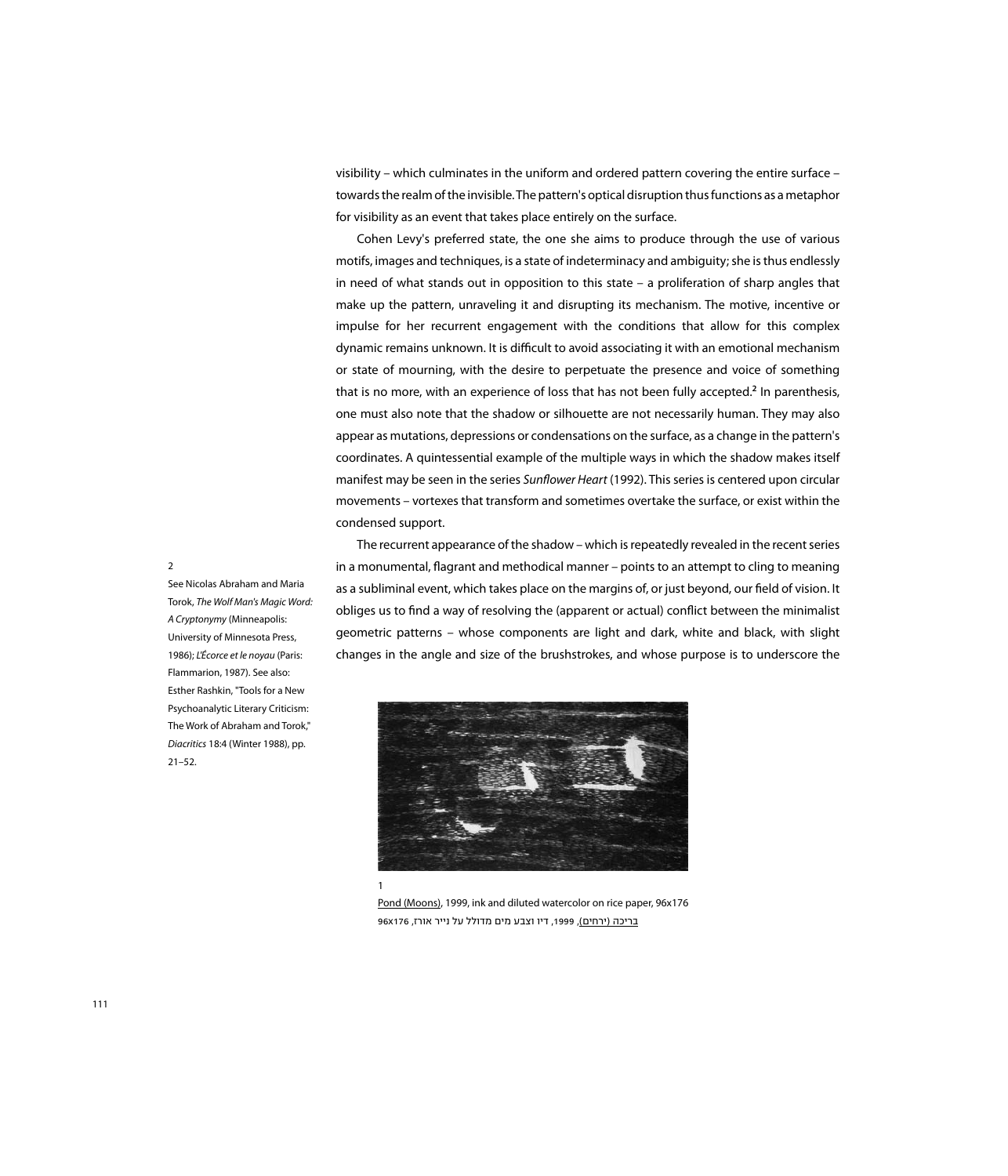

Untitled (Crescent and Sunflower Heart), 2003, pen on paper, 15x21 <u>ללא כותרת (סהר ולב חמנית),</u> 2003,

עט על נייר, 21x15

 $\overline{2}$ 

character of the surface as a totally visible expanse – and between the sudden illusory effects of perspective and depth, which amount to an examination of variations on the relationship between pattern and surface. Is the shadow emerging out of the pattern nothing more than an additional variation on the theme of optical illusions? Or are these illusions, which are clearly visible, nothing but an additional means – not unlike that employed in Edgar Alan Poe's stories – of purloining a letter, of concealing a secret or a dead body? To what extent is the painting's visual dimension not simply an opaque expanse, but rather a secret grove, a crypt?<sup>3</sup>

The answer may perhaps lie in tracing the different (yet analogous) paths along which Cohen Levy developed her interest in the surface as a sensory arena and as an optical support capable of housing the shadow. Its various textures, with their changing density, are optically and perceptually undetermined areas whose physiological conditions are conducive to the emergence – as well as the disappearance – of the shadow and its perception by the viewer. The *Thatch* , most obvious examples of this are the "botanical" series, such as Sunflower Heart (1992), Thatch (1992), Honeycombs (1992) and Roots (2000), in which Cohen Levy engages in a microscopic detailing of an organic tangle or mass. In this context, one must also mention the series of drawings that allude to the epidermis and to subcutaneous textures  $-$  to a subterranean labyrinth of arteries and blood vessels (2003). This series also includes the "cosmic" drawings  $(2003)$  [fig. 1] centered upon the celestial sphere – upon a (full or crescent) moon rather than upon the sun. These drawings contain adjoining microscopic, botanical and celestial elements that are sometimes placed one against the other, as in the course of a lunar eclipse: the sun at the heart of the sunflower and the full or pale beam of nocturnal light illuminating the thin crescent  $[fig. 2]$ .

The celestial motif goes back to the silhouetted sphere that rises to the surface in the 1999 Pool. This motif may also be related to the spiral shadow, depression or relief that appears simultaneously both above and beneath the surface in the large-scale, slightly earlier series Pools (1998, diluted watercolors and peeling on paper). A similar spiral appears in Pool (2000, a tiny peeled photograph) [fig. 3] – an image of bodily tissue out of which life itself grows. These analogous images replace one another in a single metonymical chain whose presence, in this continuum of works, seems to be taken for granted - as if it had simply waited to reveal itself to the artist's attentive gaze.

3 See ibid.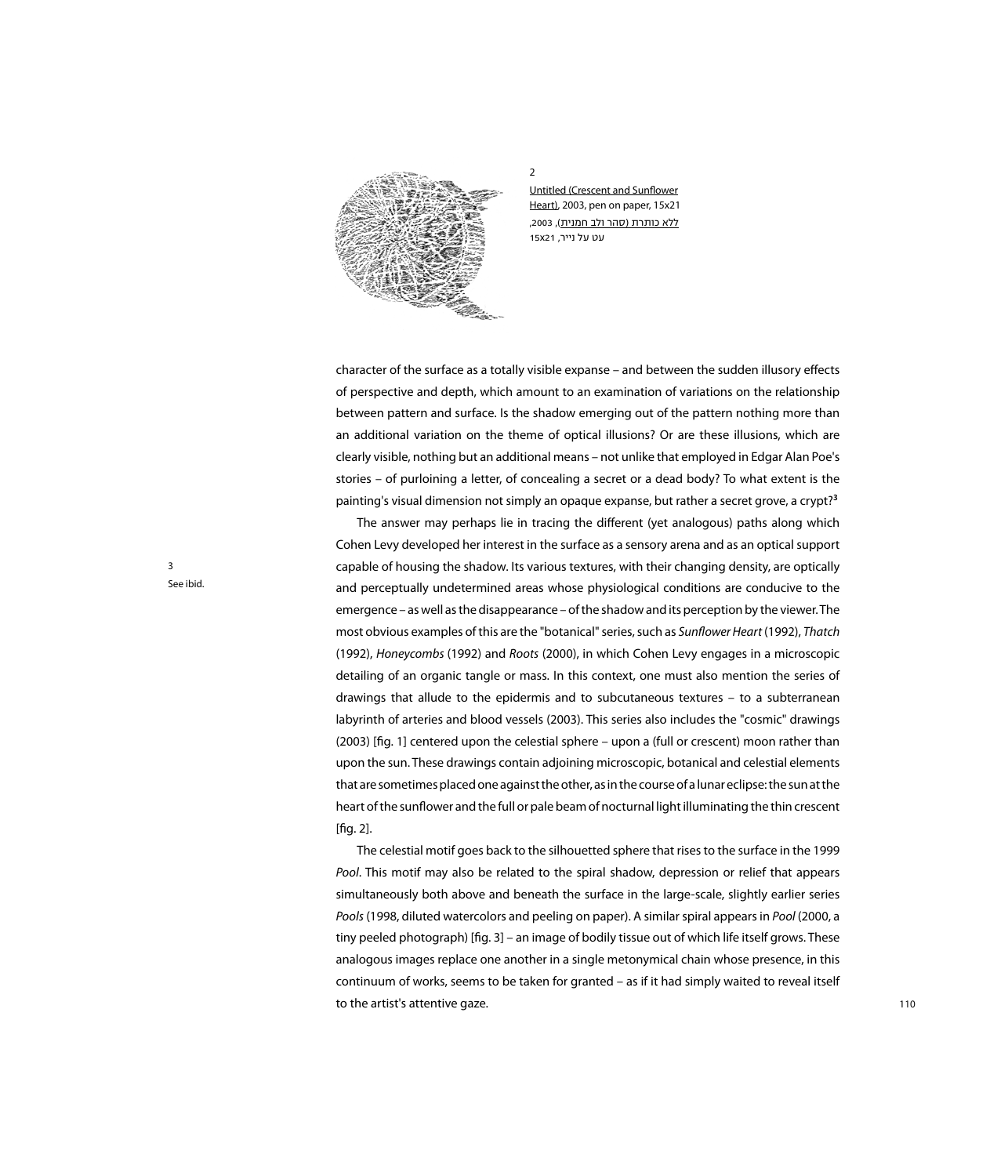

Pond, 2000, peeled photograph, 10x15 בריכה, ,2000 תצלום מקולף, 15x10

Another quintessential strategy of this kind is the covering of the Azrieli Towers with a kind of geometrically patterned epidermis (2004). To this end, Cohen Levy used her well-known and unique peeling technique – the same technique used in *Silhouettes*, two small photographs from 2000. This strategy, which involves rupturing the structure's metallic setting and peeling off its rigid cover, similarly recurs in her treatment of industrial structures such as a bridge and electric poles (the series *Towers, Electric Poles and Bridge, 2002–04*). All of these paintings function, from an optical point of view, as x-ray images that penetrate into the interior of the material mass. "The removal of the peel" – whether it is the surface layer of the skin or a metal and concrete coating – amounts to fracturing and disrupting the hermetic, opaque, smooth surface  $-$  a consistent and obsessive strategy that appears at times as a vortex, an attack of vertigo or an experience of disorientation. I do not directly read the removal of this exterior peel as an intrinsically violent act aimed against the defining characteristics of capitalism or of modernity, but rather as a refusal to endure the aggressive, oppressive and impermeable qualities of a rigid and uniform surface that does not respond to the viewer's gaze, voice or presence. This refusal bespeaks an inability to tolerate a physical world, or environment, which does not succumb to the artist's will and desire to penetrate it and leave an impression upon its surface. This impression is usually imprinted by means of alternate patterns that reorganize and transform the alienating surface into a more intimate and familiar one.<sup>4</sup>

Indeed, the covering of one pattern by means of another pattern  $-$  through the use of hatching, scribbling or peeling – creates a form of intimate contact with the surrounding environment; the artist infuses it with her rhythms as if playing a musical instrument – taking pleasure in the very act of penetration, contact, metamorphosis. The image thus acquires an ambivalent texture that is no longer two-dimensional but is not yet three-dimensional; as already stated above, ambivalence is Cohen Levy's preferred material support. The result of this process is a kind of "sprouting area" that may give rise to images of shadows – ghosts that emerge from the material and hover over it.

4

Such as the chain of images in Georges Bataille's Story of the Eye. See: Roland Barthes, "Métaphore de l'œil," Critique 195-196 (August-September 1963), pp. 770-777.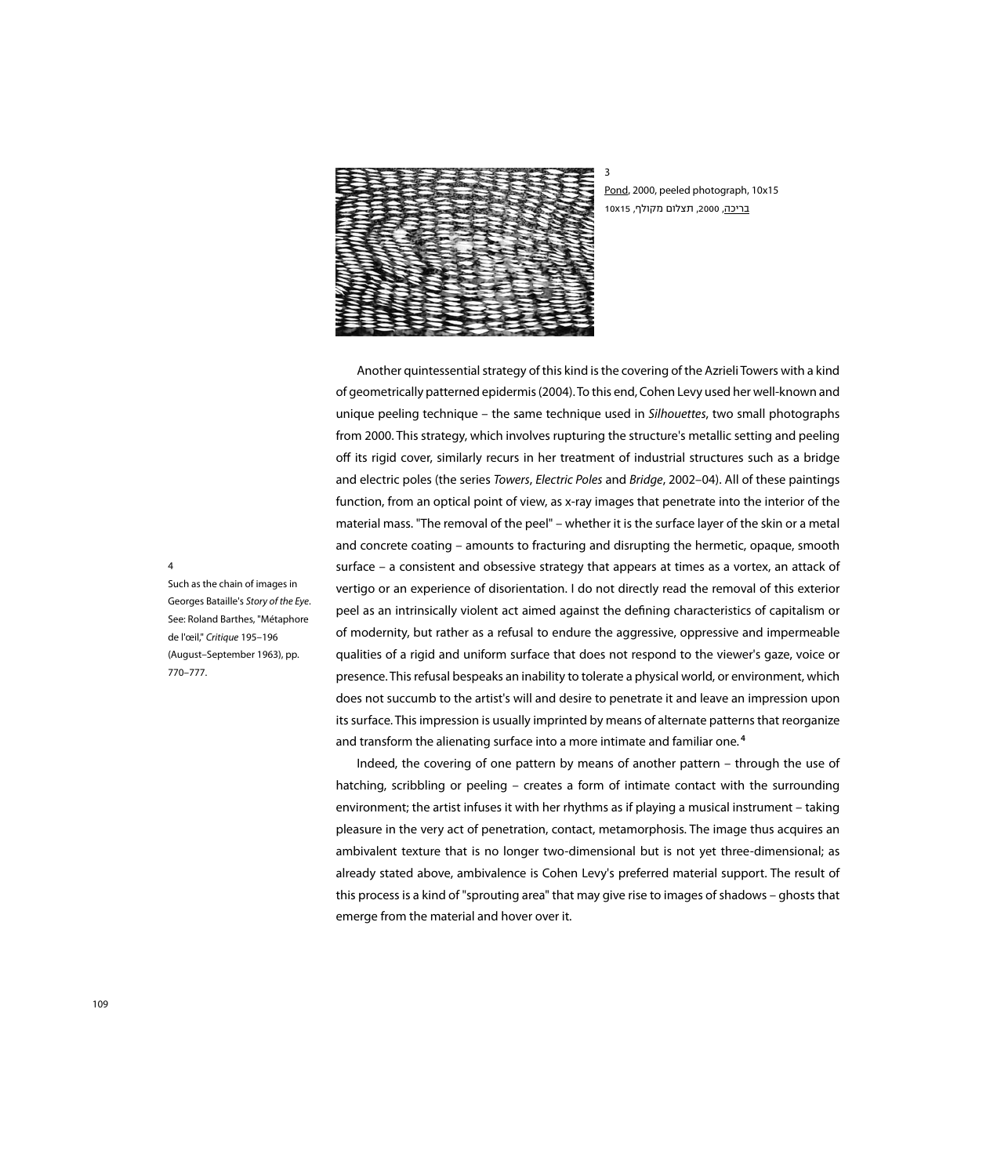## The History

Cohen Levy's early works, which date to the mid-1980s, are figurative – or at least reveal, in a clearly visible and explicit manner, the presence of images within a composition that consists of colorful, expressive patches of color. These paintings tell a story, or present the components of a story that unfolds in a mythic and cosmic time and space: in this sense, they are reminiscent of the fragments of symbolist figuration that appeared, during the 1940s, in the works of New York School artists such as Jackson Pollock, Adolph Gottlieb and Mark Rothko.<sup>5</sup> Initially, Cohen Levy attempted to present the elements of a given story in an iconic mode, as an encoded event that takes on an impersonal character – hence the use of general, conventional images such as figures, landscapes and (nocturnal) lighting. Yet even in these early works, one may identify a desire to represent a certain kind of event, encoded through the use of iconic or narrative representational conventions.

In the course of the lengthy process that has led from Cohen Levy's early works to the works featured in this exhibition, she began building compositions characterized by what she describes as a "dramatic" structure; this overall symmetric and hierarchic configuration pointing to a solemn occurrence or sacred event – an epiphany, perhaps – that is kept secret, and in which we have no share. The dramatic quality of these images reveals a clear desire to encode their meaning, to point to its existence without exposing it. Their theatrical character constitutes an early stage in the search for an image that is inherently ambivalent. It is no coincidence that these works also include fantastic, dreamlike images of animals: gazelles, and especially birds.

This crossing over into a fantastic world – or, alternately, the calculated use of this type of imagery - is not, of course, a novelty in Western art: monstrous creatures have long represented human desires, fears and hopes, the anxiety of death and the aspiration to perpetuate one's soul. The demonic elements set the tone, defining the emotional and conceptual register that characterizes this stage in Cohen Levy's work.

These paintings (oil or panda on paper and later, in the early 1990s, watercolors on paper and oil on canvas) feature boldly drawn, schematic human and vegetal images, which seem to have been engraved upon the surface and ordered in a frontal, emblematic manner. These iconographic, compositional and formal gualities are aimed at generating meaning through the juxtaposition of separate figurative/symbolic units in a way akin to a written text, as is the case in the 1990 Untitled. Alongside these works, which may be described as pictograms, Cohen Levy created oil paintings on canvas and paper that combine human figures and zoological and celestial forms, and which are sometimes reminiscent of Paul Klee's paintings from the 1930s and 1940s. In the paintings from the series Dance of Ravens (1985-88) and Lupa Romana (1986), she consistently adhered to a somber palette of contrasting colors that create a nocturnal, demonic effect, and serve as a habitat for creatures she refers to as hybrids: humans and ravens combined into visual and conceptual totems, which appear in horror

5

As Naomi Aviv notes in her comprehensive essay on Maya Cohen Levy's work, in which she refers, as an example, to Jackson **Pollock's Guardians of the Secret** (1943): See Naomi Aviv, "Painting is a Miracle," Maya Cohen Levy: Towers, exh. cat. (Herzliya Museum of Contemporary Art,  $2005$ ).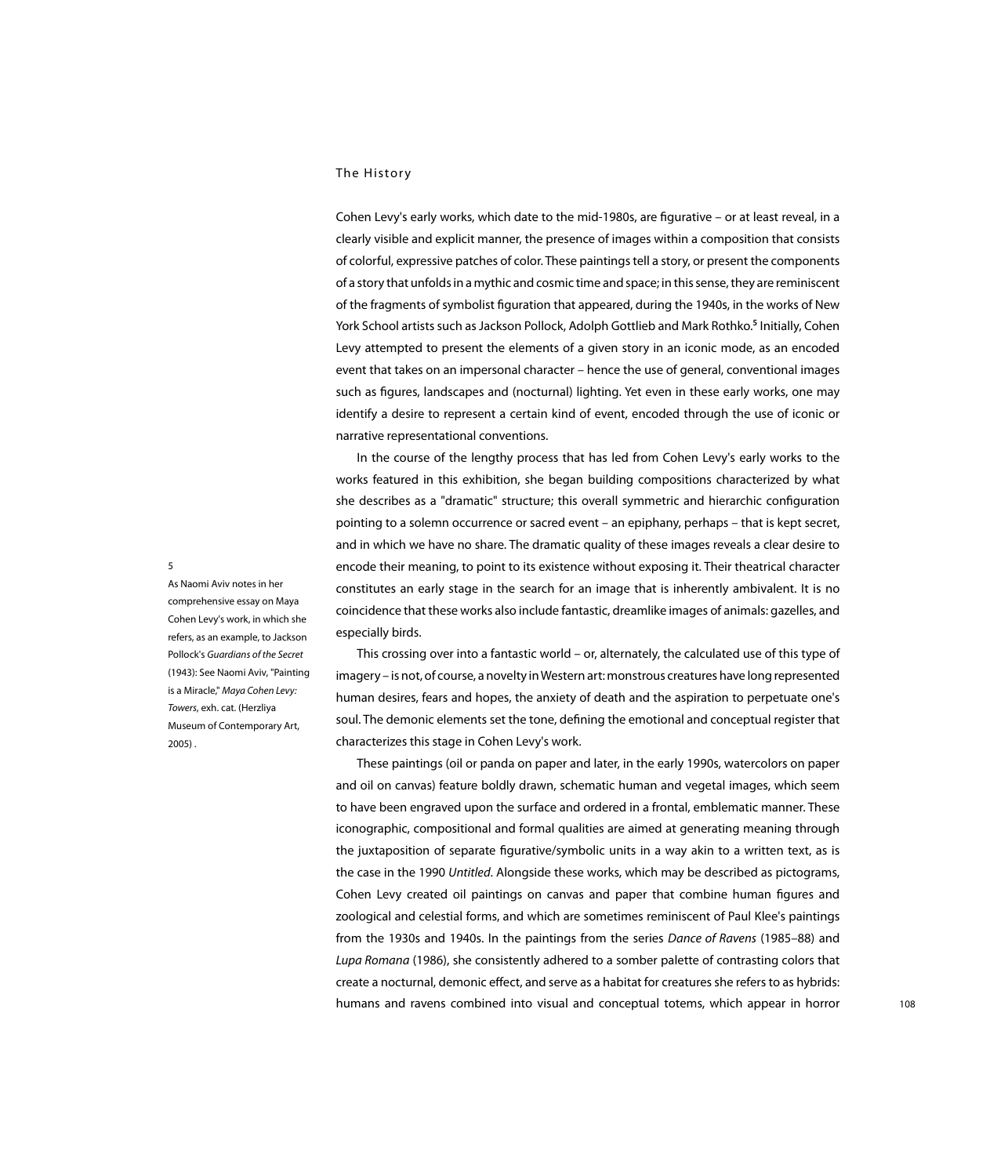dimensionality and somewhat awkward schematic design of these elements seem to point to scenes affiliated with Romantic and Expressionist patterns of representation. Yet the twoan intermediate stage on the way towards a bold and energetic exploration of a psychic world; an attempt to bring this world to light, and treat it as an event of the surface, was the outcome of the precise art making processes devised by Cohen Levy from the 1990s on  $-$  processes devoted to the systematic exploration of the interplay between patterns and surfaces.

Already during this early period, a pattern based on the inversion and doubling of a frontal, symmetrical configuration appears in *Dance Structure* (oil on paper, 1990) – which features a moon, four birds and two pillar fragments whose geometric motif is borrowed from Brancusi's Endless Column. In this work, as well as in the 1990 Sukkah, one may discern an attempt to chart an image based on a geometric, modular structure, while simultaneously blurring its identity so that it seems to be undergoing a metamorphosis as we view it. This work also makes evident a desire to engage its various elements – the hut's dome and the adjacent row of palm trees - in a powerful spiral vortex that disrupts the perceptual logic of the space and of the images floating within it.

Dance Structure is a title that aptly encompasses Cohen Levy's works from the mid-1980s to the mid-1990s. These two words frame the pattern into which she sought to cast a range of teeming desires – a dramatic arrangement that simultaneously represents and encodes the mysterious and festive event repeatedly addressed in these works. Here one may already note scale, oil and graphite work on paper (measuring 200 by 400 cm) that marks the initiation of the development that has taken place since the creation of *Dance of Ravens* (1985) – a largethis strategy (it is worth noting the affinity between this work, whose axis is horizontal and whose surface is almost entirely covered in very dark graphite, and between the floor work Crack, which is included in the exhibition). Dance of Ravens includes the motifs that would repeatedly appear in Cohen Levy's work up until the early 1990s: images of birds and of a moon presented against a somber ground, while their monumental shadows resemble a large stain filling the center of the composition. This silhouetted stain seems to have been placed or buried within a crevice or depression of sorts – like a burial site seen from above.

In contrast to the effect of a depression or hole at the center of this composition, the 1984 Dance of Ravens and the group of works titled Dance Structure (1998–1990) – which are characterized by similar imagery – feature an arrangement that extends across a single plane. In *Dance of Ravens* (1984), the images are assembled in the composition's foreground; they are flanked by two crudely delineated structures representing gates or guards, whose location circumscribes the background as an area in which an event is taking place. The pattern described here, which is designed in a schematic and even somewhat clumsy manner, is presented as an arrangement simultaneously involving a process of concealment and of exposure – the observation of something that is never revealed, yet which is constantly marked as lurking close beneath the surface.

This arrangement appears in two of the works in the series *Dance of Ravens*; one of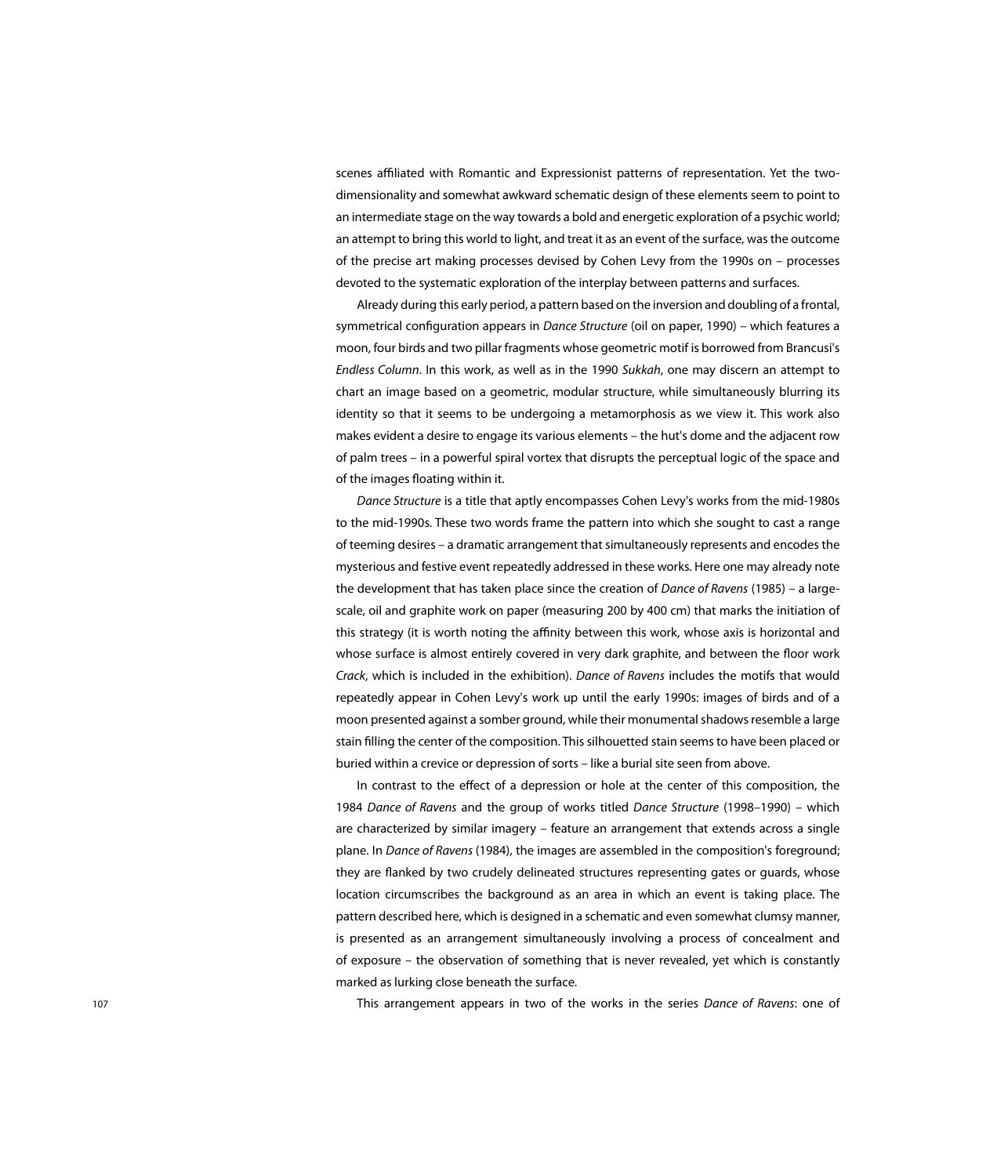

Dance Structure, 1988-89, oil on canvas stretched on boxes 17 units 250x235x7.5 <u>מבנה ריקוד,</u> 89–1988, שמן על בד מתוח על קופסאות, 17 יחידות, 7.5x235x250

4

them - the 1984 Dance of Ravens (panda on paper) – is a composition centered upon a circular, voluminous structure that may reveal something hidden, while simultaneously blocking access to an additional structure that appears behind it. This central structure is once again flanked by two bare-breasted women with raised arms. According to Cohen Levy, these figures are dancing. The three birds standing upon or before the circular structure appear as the quardians of a treasure or threshold, while a gigantic, inverted lizard is painted atop the structure. The dance alluded to in the work's title refers to an action that completes the meaning of this event - a ritual that creates an encounter between two aspects of the same thing, presenting death from the perspective of eternity. This dance does not unfold in a concrete temporal realm. It is identified with being itself, and the role of both the figures and the birds seems to be to protect and bear witness to the invisible event that is taking place: the secret whose presence is once again staged and performed in this image.

In a small oil painting (mid-1980s) from the same period, the event is clearly interpreted as an impending funeral, burial, or birth scene. Some of the figures represented here are birds, while others are naked men and women with birds perched on their heads. The organization of the stage, the figures and the props revolves around the absence or presence of this event, or being – which we may call a shadow or, at times, a ghost.

The shadow or silhouette was first revealed to us in *Lupa Romana* (1986). This important work, which was painted in impasto on an unstretched canvas, was destroyed while being moved from one studio to another after it was exhibited abroad. The thickly textured impasto was characterized by the same bold, dark colors that dominate the works which immediately followed upon this series. The central image in *Lupa Romana* is the silhouette of an animal: the ancient Roman she-wolf who nursed the mythical founders of Rome, Remus and Romulus. A closer examination reveals that this red silhouette is flanked by two additional silhouettes, which may constitute the outline of a face or of an animal's body. This work is the first instance in which the surface is organized into a series of conceptual registers - an organization that no longer allows for the narrative pattern that previously existed in Cohen Levy's works.

Indeed, the large series *Dance Structure* is already shaped by another kind of structure, which the artist refers to as a "stupa"<sup>6</sup> - a two-dimensional, centralized construction in which the illusion of depth is substituted for by a surface arrangement and/or by an additional

A stupa is a Buddhist structure located at burial, prayer and commemoration sites. Its purpose is to bring the four universal elements – fire, water, wind and  $earth - into contact with the$ 

spirits of the dead.

6

106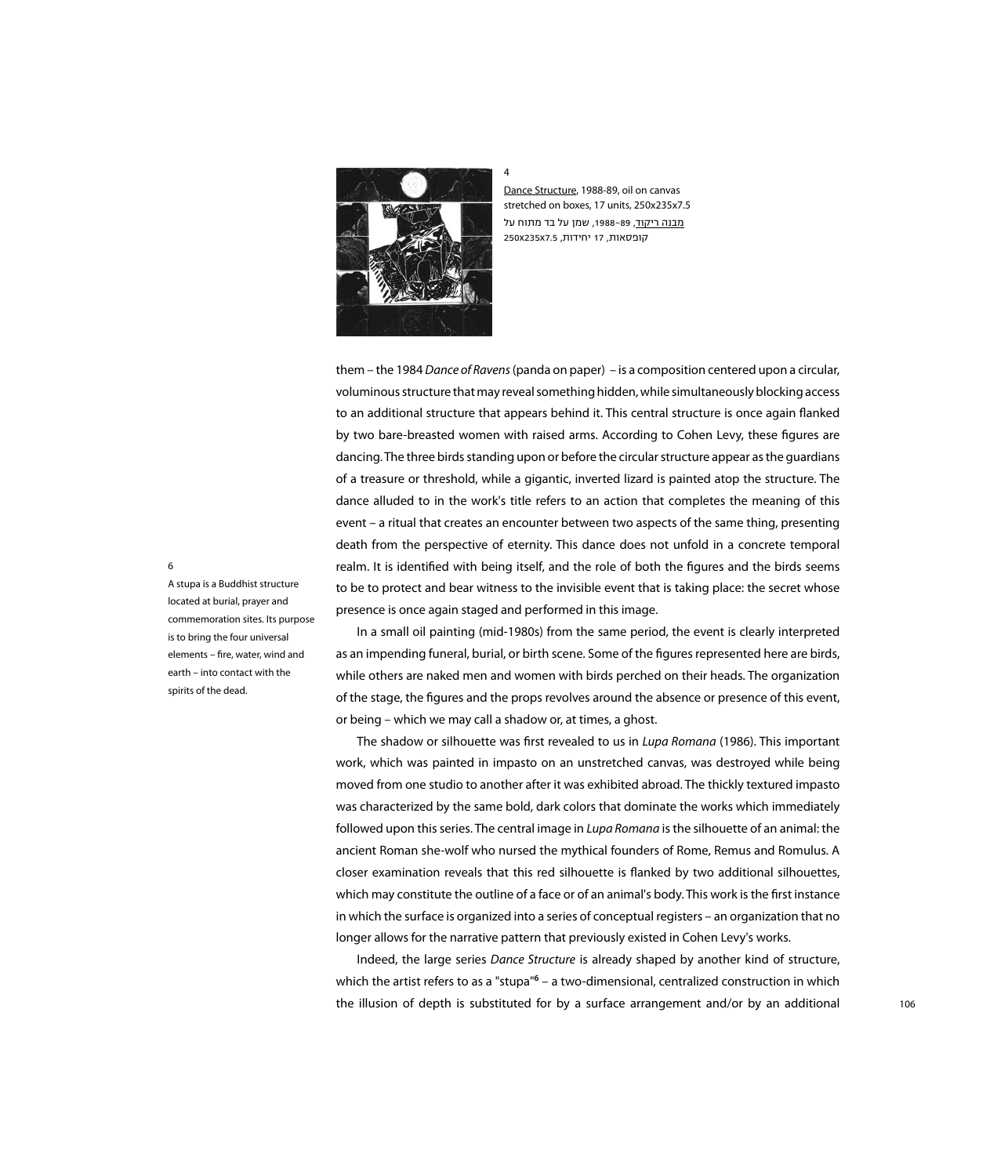structure that rises up from it. The box-like stupa is represented here from three different angles, and constitutes an addition to the canvas – or vice versa; this three-dimensional form – whose front and sides are covered with images – is not simply an addendum, but rather the composition's central component [fig. 4]. It constitutes an additional, enhanced expression of Cohen Levy's desire to execute, in a carefully calculated manner, an idea centered upon the possibility of burying or hiding something. This burial process acquires a monumental. repetitive architectural form as Cohen Levy transgresses the limits of the two-dimensional painting by affixing this relief-like structure to the canvas; she constrains the painting to exceed the limits of representational conventions, and to contain the actual object. It is precisely here, as in *Crack*, that the urge to hide something is most powerfully revealed when it is given expression by means of the real, of a box that is an actual tomb and not merely an image of a tomb. These works are not metaphors or linguistic and representational games involving a signifier and a signified, but rather – naively – the thing in itself.

Especially prominent within this large cycle, which is related in its entirety to the stupa dimensional box. Although it was painted in oil on paper or on canvas, the arrayal of the structure, is a new, two-dimensional hieratic configuration that appears upon the threevarious compositional elements and of the surrounding images of ravens and gazelles which constitute a variation of sorts on the structure of the three-dimensional box – lends this pattern a distinctly graphic quality. In this relief work, the viewer is required to separately examine the frontal plane bearing the central image – a depiction of a built structure seen from different angles – and the box's sides, which feature images of birds. Nevertheless, it is possible to encompass all of these images with a single gaze, which orders them into a hierarchical arrangement that underscores the textual, iconic character of the event's representation. In two of these compositions, the central plane is surrounded by a series of squares containing duplicated images of a single bird, which constitute mirror-images of one another. These inverted images are created through the structured multiplication of different perspectives, which stem the composition's harmonious flow; they create a rhythm that simultaneously perpetuates and disrupts the dance movement  $-$  a disruption whose meaning has yet to be .clarified

The motif of inversion acquires an especially dramatic quality in one of the Structures (oil on canvas mounted on boxes), in which the image of a (full and eclipsed) moon appears both above and below the central panel featuring the image of the polygonal stupa structure. Employing a wild and forceful form of syncretism, Cohen Levy creates an analogy between images of ravens and cats, the celestial bodies and the man-made architectural structure. The image's complex form and multiple, clashing perspectives, meanwhile, preclude the perception of the structure as a rational whole. This multiplication of viewpoints and angles is attributed by the artist to a favorite childhood game: watching herself in three-way mirrors that endlessly duplicated her own reflection. The structure of the monolithic box is gradually swallowed into this endless process of multiplication. This work also marks the first appearance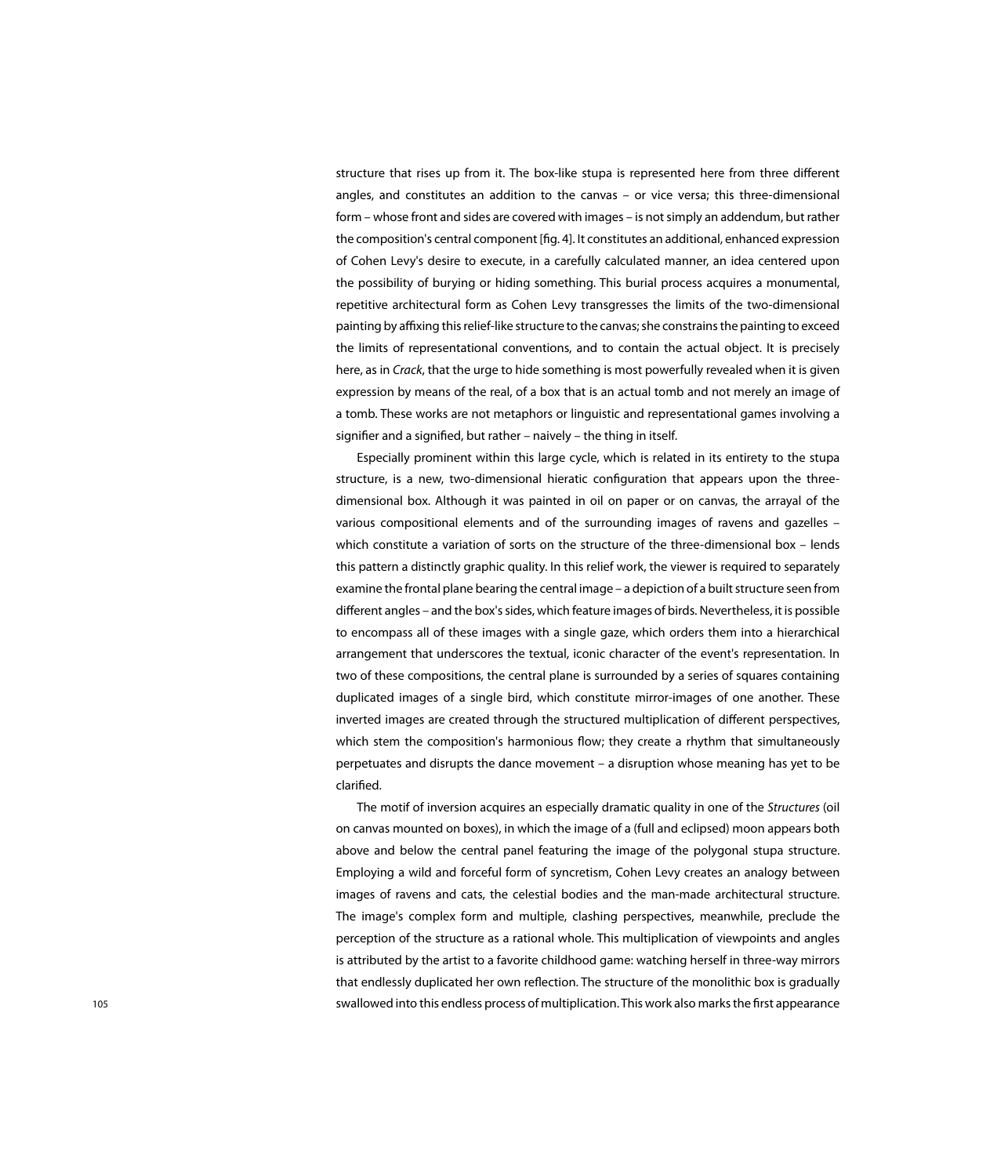of the ornamental pattern that would later become a central motif in the large series Islamic Ornaments, which was painted in the early 2000s.

The early design of this ornamental pattern acquires a kaleidoscopic quality in this work; it is shaped by the splitting and symmetrical multiplication of a single element, which constitutes an encoded representation of an event unfolding independently of the subject's temporal, ephemeral existence. This pattern would continue to evolve in later images, and in relation to different themes. Its survival power would be proved in the series *Islamic Ornaments* where it would acquire a majestic, ceremonial quality – with one major difference: in this later series, there are no longer any figurative images forming an explicit (albeit enigmatic) text, as there were in the late-1980s series *Dance Structure*. The ornamental motif that fills the central panel in the 1989 Dance Structure is composed of a circle of bare-breasted female figures with raised arms – a scene of transcendence or mourning that disappears or is camouflaged in the later works. Nevertheless, it is significant that the stupa, as both a structure and an event, does not disappear from the works in the *Dance Structure cycle even when it is covered by* fabrics that are stretched or glued to it, and by multiplying and splitting patterns. The box – or stupa - is transformed into a real, camouflaged support, an ur-structure whose symbolic impact continues to exert itself throughout the creative process. This object-image was extremely dear to Cohen Levy: even when the praxis was changed and its existence was downplayed, it did not vanish. The act of disguising as a ceremonial, ritual gesture thus became powerfully present.

In the course of the 1990s, monumental series came to replace the animal and bird images, as well as the ordering of the composition into a form of writing  $-$  into compartmentalized panels containing individual images that seem to carry a coded message. These series included works based on natural forms and structures as perceived by the senses (the 1992 series Sunflower Heart and the 1995-2000 series Pools), as well as series such as Dvarim (1994), which is composed of painted letters. The series Pool<sup>7</sup> - which includes works in ink, diluted watercolors and peeling on Arches paper and rice paper, as well as oil paintings – marks a turn towards a natural material environment. No longer content with figuration, Cohen Levy searched for new substances: unique textures such as that of the sunflower, whose dense interior is crowded with seeds, or the endlessly shimmering surface of water - and to a lesser degree also depictions of the sky and of clouds replete with splitting sunrays. The fleeting optical effects of scintillating light, such as those that appear in the *Pools* painted in watercolors, ink and oil – are replaced by instances in which the light is split and multiplied, taking over the entire canvas as the surface of the image is peeled. In these cases, the light assimilates into itself silhouettes of masts or built structures – a process that effaces the unique qualities of these objects and transforms them into shadows (such as the two peeled photographed titled .(2000 ,*Shadow*

The intensive and systematic peeling of the surface annuls the effect of "light" as the translation of an ephemeral impression, an optical illusion captured in the brushstrokes that make up a watercolor, for instance. The peeling process transforms the "light" into an actual

7

See Maya Cohen Levy: Pools, 1995-2000, Varda Steinlauf (ed.), exh. cat. (Tel Aviv Museum of Art. .(2000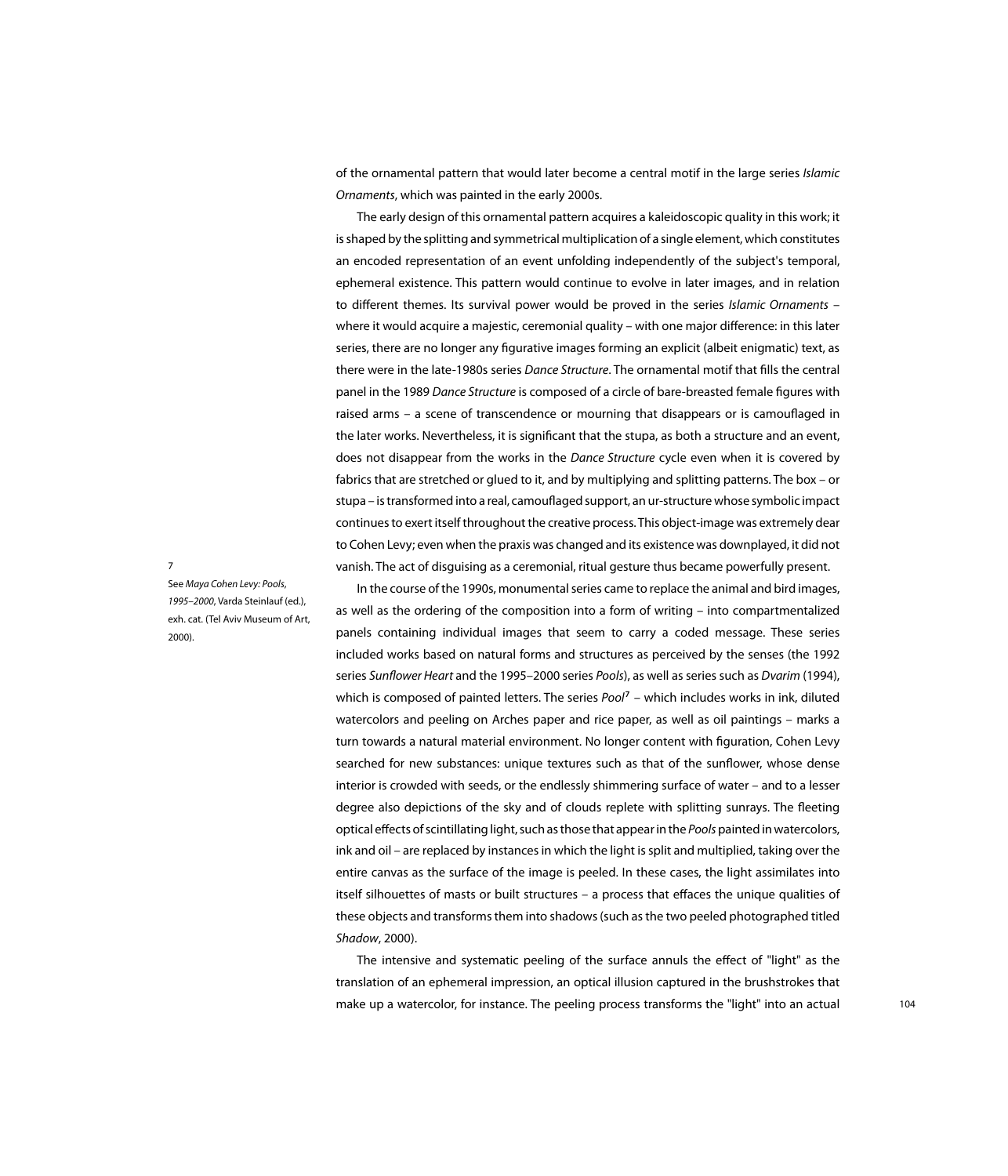texture – that of the exposed paper. The removal of the top layer of each photograph creates an inversion of sorts: the deceptive effect of light is appropriated and given a concrete, plastic manifestation – creating a pattern within a pattern. Thanks to this process of appropriation, the shadow reappears again intermittently in *Pools* [fig. 5], for instance, as an illusory effect distinguished by subtle textural changes. In one peeled photograph from 2000, it constitutes an even more carefully circumscribed, intensely scintillating entity that has a pronounced visual presence. A comparison of the vortex or spiral in the 1998 Pool [fig. 8] and of the peeled photograph in the 2000 Pool [fig. 3] attests to this strategic shift and to its effect.

The silhouettes that appear in the Pools acquire different identities. Clearly distinguishable among them are silhouettes of human figures, as well as images of a vortex and of celestial bodies – most notably the moon. The continuous and wide-ranging concern with the visual effects of the water's surface, and with the reflections of celestial bodies, naturally calls to mind romantic and symbolist paintings in the style of Claude Monet, and especially his late Water Lilies. Yet Cohen Levy's treatment of this theme is distinctly different, for she does not approach the shimmering surface of the water as an object to be observed in its own right. In Monet's work, the surface of the pool reflects the world while creating a perfectly timed dialogue between water, light and objects. In Cohen Levy's work, by contrast, the silhouettes emerge from below, or are perhaps buried beneath the surface. Their somber or scintillating appearance and their patterned, textured surfaces may instead be described as a sort of tissue culture – a support upon which the shadow may develop and emerge.

Yet let us turn back once again to the early 1990s, a period in Cohen Levy's work that was marked by the creation of three series – Sunflower Heart, Thatch and Honeycombs (all from 1992).<sup>8</sup> The two later series include medium-sized watercolor and ink works on paper; Sunflower



Pond, from the series Munich, 1999, ink and diluted watercolor on rice paper, 96x177, private collection

בריכה, מתוך הסדרה <u>מינכן,</u> 1999, דיו וצבע מים מדולל על נייר אורז, 96x177, אוסף פרטי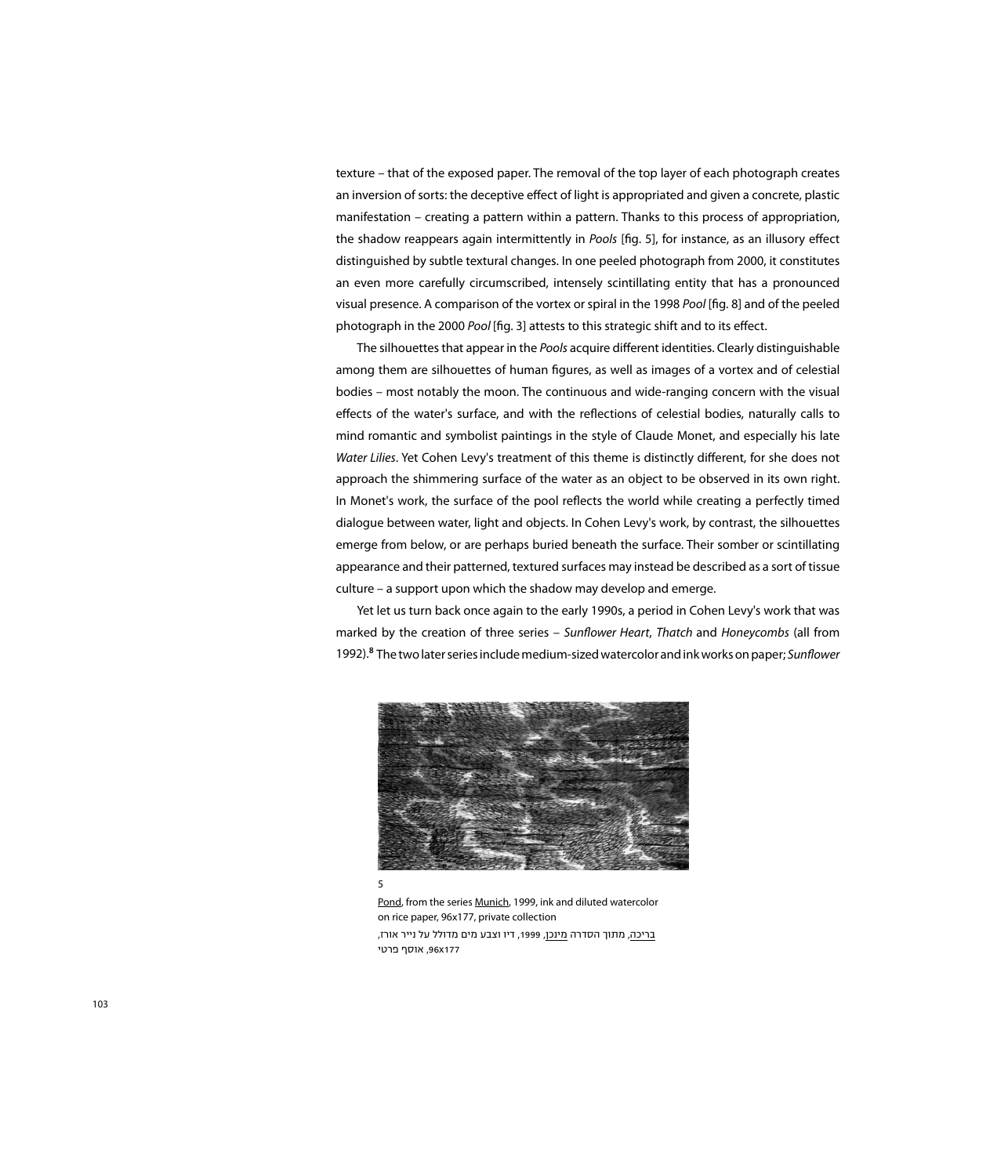Heart, by contrast, is mostly composed of large oil paintings measuring 128 by 121 cm. As one examines the works in Sunflower Heart, one notices no process of linear development; rather, the spirals at the center of these images gradually and rhythmically take over the entire canvas. In the series Thatch, by contrast, the natural image's transformation into a pattern is less developed, yet clearer; it is evident in the effacement of the vestiges of representation that allude to an illusory space and to light effects, and in the transformation of the palm fronds into a motif that uniformly covers the surface of the canvas. From this moment on, Cohen Levy can arrange the surface as she wishes, creating a range of contrasts that cancel out effects of light and shade, space and depth, image and ground. The series Honeycombs is a quintessential example of the manner in which she uses natural objects to produce forms and patterns that constitute an enchanting world: here the source of enchantment is the honeycombs' varying degrees of transparency and opaqueness, whose layered effect disrupts the two-dimensional appearance of the pattern. The series Honeycombs involves an additional effect, which would later recur in Pools - that of sinking below the surface; it momentarily appears as if the viewer is the shadow, buried in the depths and gazing upwards to the surface of the painting. This seeming inversion of the viewer's position is produced by both the multiple transparencies and the tremulous light effects made possible by the use of watercolors. The honeycombs are thus transformed into living organisms, whose epidermis alternately absorbs and is absorbed.

Earlier, in the series Dance Structure, the works represented different forms of order within the universe – images of men and women, birds, wolves and hybrid creatures on the one hand, and celestial bodies such as the moon (and lunar eclipses) on the other; these images were assembled and ordered around a sacred or symbolic architectural structure, which appears upon the surface of the canvas or is hidden beneath it. As mentioned above, these



Islamic Ornaments: Door of the Blue Mosque, 2000, oil on canvas, 200x150, private collection

אורנמנטיקה איסלאמית: דלת <u>המסגד הכחול,</u> 2000, שמן על בד, 150x,200 אוסף פרטי



Roots, 2000, oil on canvas. 200x150, private collection <u>שורשים,</u> 2000, שמן על בד, 150x,200 אוסף פרטי

8

The three series created in 1992 were simultaneously exhibited at the Israel Museum, Jerusalem, and at the Chelouche Gallery in Tel Aviv. Their motifs were discussed by Tami Katz-Freiman, "A Call to Order: Maya Cohen Levy's Painting – Proposal for Putting the World Aright," and Dorit Peleg, "Maya Cohen Levy: **Sunflower Heart, Honeycombs,** *Thatch*," in Maya Cohen Levy, Meira Perry Lehman (ed.), exh. cat. (Jerusalem: The Israel Museum, 1993).